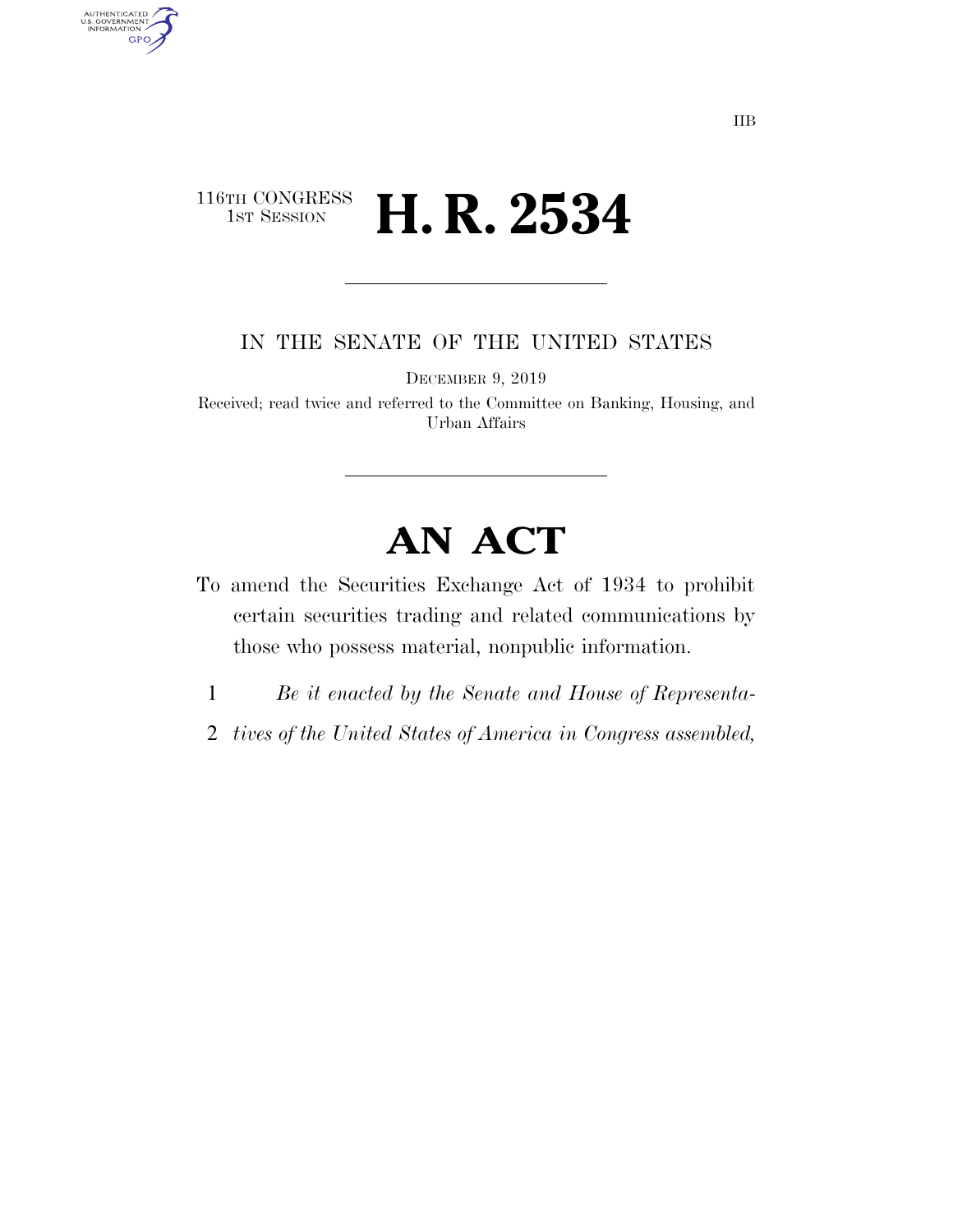#### **SECTION 1 SHORT TITLE.**

 This Act may be cited as the ''Insider Trading Prohi-bition Act''.

#### **SEC. 2. PROHIBITION ON INSIDER TRADING.**

 (a) IN GENERAL.—The Securities Exchange Act of 1934 (15 U.S.C. 78a et seq.) is amended by inserting after section 16 the following new section:

### **''SEC. 16A. PROHIBITION ON INSIDER TRADING.**

9 "(a) PROHIBITION AGAINST TRADING SECURITIES WHILE AWARE OF MATERIAL, NONPUBLIC INFORMA- TION.—It shall be unlawful for any person, directly or in- directly, to purchase, sell, or enter into, or cause the pur- chase or sale of or entry into, any security, security-based swap, or security-based swap agreement, while aware of material, nonpublic information relating to such security, security-based swap, or security-based swap agreement, or any nonpublic information, from whatever source, that has, or would reasonably be expected to have, a material effect on the market price of any such security, security- based swap, or security-based swap agreement, if such person knows, or recklessly disregards, that such informa- tion has been obtained wrongfully, or that such purchase or sale would constitute a wrongful use of such informa-tion.

**HR 2534 RFS** ''(b) PROHIBITION AGAINST THE WRONGFUL COM-MUNICATION OF CERTAIN MATERIAL, NONPUBLIC INFOR-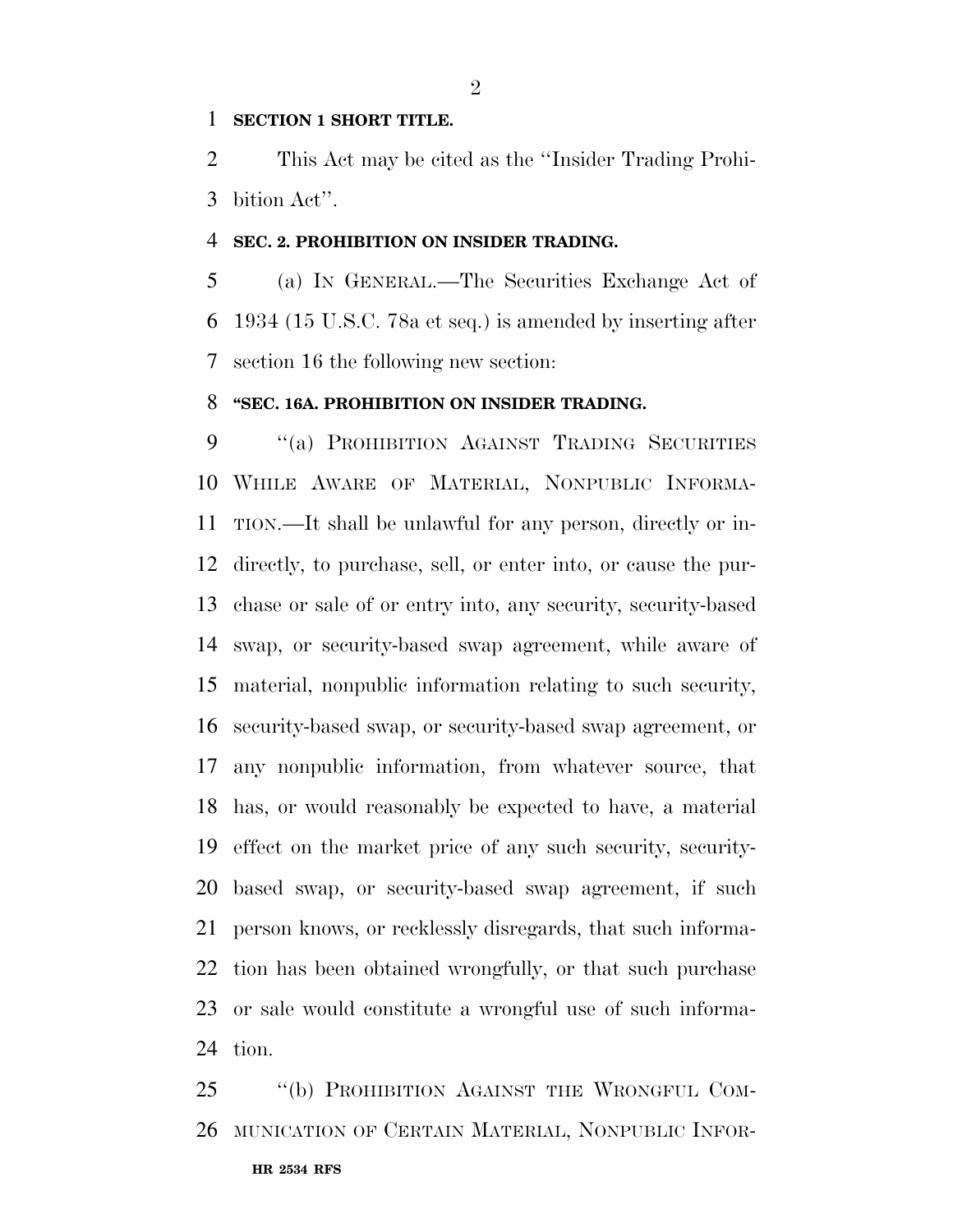MATION.—It shall be unlawful for any person whose own purchase or sale of a security, security-based swap, or entry into a security-based swap agreement would violate subsection (a), wrongfully to communicate material, non- public information relating to such security, security-based swap, or security-based swap agreement, or any nonpublic information, from whatever source, that has, or would rea- sonably be expected to have, a material effect on the mar- ket price of any such security, security-based swap, or se-curity-based swap agreement, to any other person if—

11  $\frac{1}{1}$  the other person—

 $\langle (A)$  purchases, sells, or causes the pur- chase or sale of, any security or security-based swap or enters into or causes the entry into any security-based swap agreement, to which such communication relates; or

 $\text{``(B) communicates the information to an-}$  other person who makes or causes such a pur- chase, sale, or entry while aware of such infor-mation; and

 ''(2) such a purchase, sale, or entry while aware of such information is reasonably foreseeable.

23 "(c) STANDARD AND KNOWLEDGE REQUIREMENT.— 24 "(1) STANDARD.—For purposes of this section, trading while aware of material, nonpublic informa-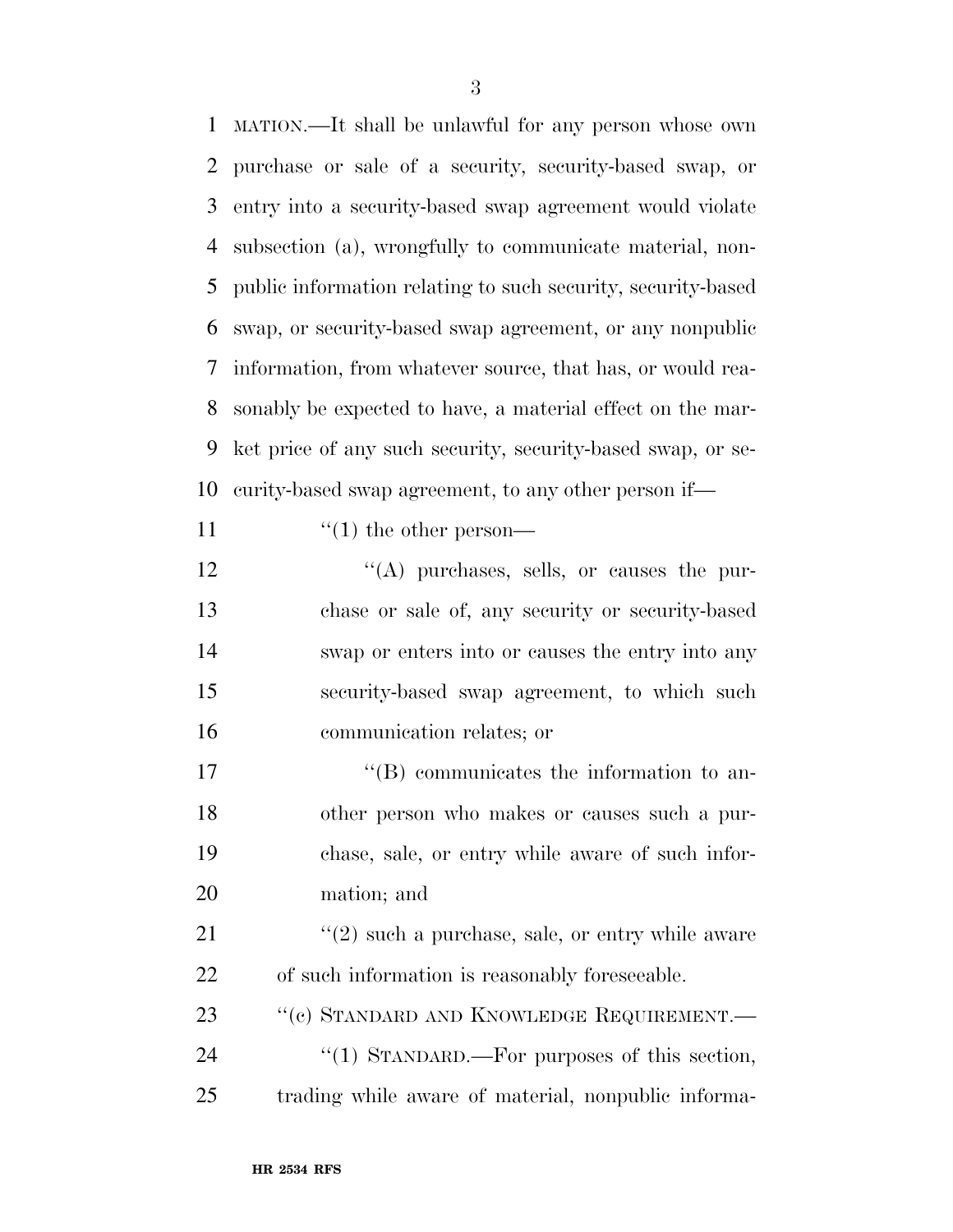| $\mathbf{1}$   | tion under subsection (a) or communicating material  |
|----------------|------------------------------------------------------|
| $\overline{2}$ | nonpublic information under subsection (b) is wrong- |
| 3              | ful only if the information has been obtained by, or |
| $\overline{4}$ | its communication or use would constitute, directly  |
| 5              | or indirectly—                                       |
| 6              | "(A) theft, bribery, misrepresentation, or           |
| 7              | espionage (through electronic or other means);       |
| 8              | "(B) a violation of any Federal law pro-             |
| 9              | teeting computer data or the intellectual prop-      |
| 10             | erty or privacy of computer users;                   |
| 11             | "(C) conversion, misappropriation, or other          |
| 12             | unauthorized and deceptive taking of such in-        |
| 13             | formation; or                                        |
| 14             | "(D) a breach of any fiduciary duty, a               |
| 15             | breach of a confidentiality agreement, a breach      |
| 16             | of contract, a breach of any code of conduct or      |
| $17\,$         | ethics policy, or a breach of any other personal     |
| 18             | or other relationship of trust and confidence for    |
| 19             | a direct or indirect personal benefit (including     |
| 20             | pecuniary gain, reputational benefit, or a gift of   |
| 21             | confidential information to a trading relative or    |
| 22             | friend).                                             |
| 23             | "(2) KNOWLEDGE REQUIREMENT.—It shall not             |
| 24             | be necessary that the person trading while aware of  |
| 25             | such information (as proscribed by subsection (a)),  |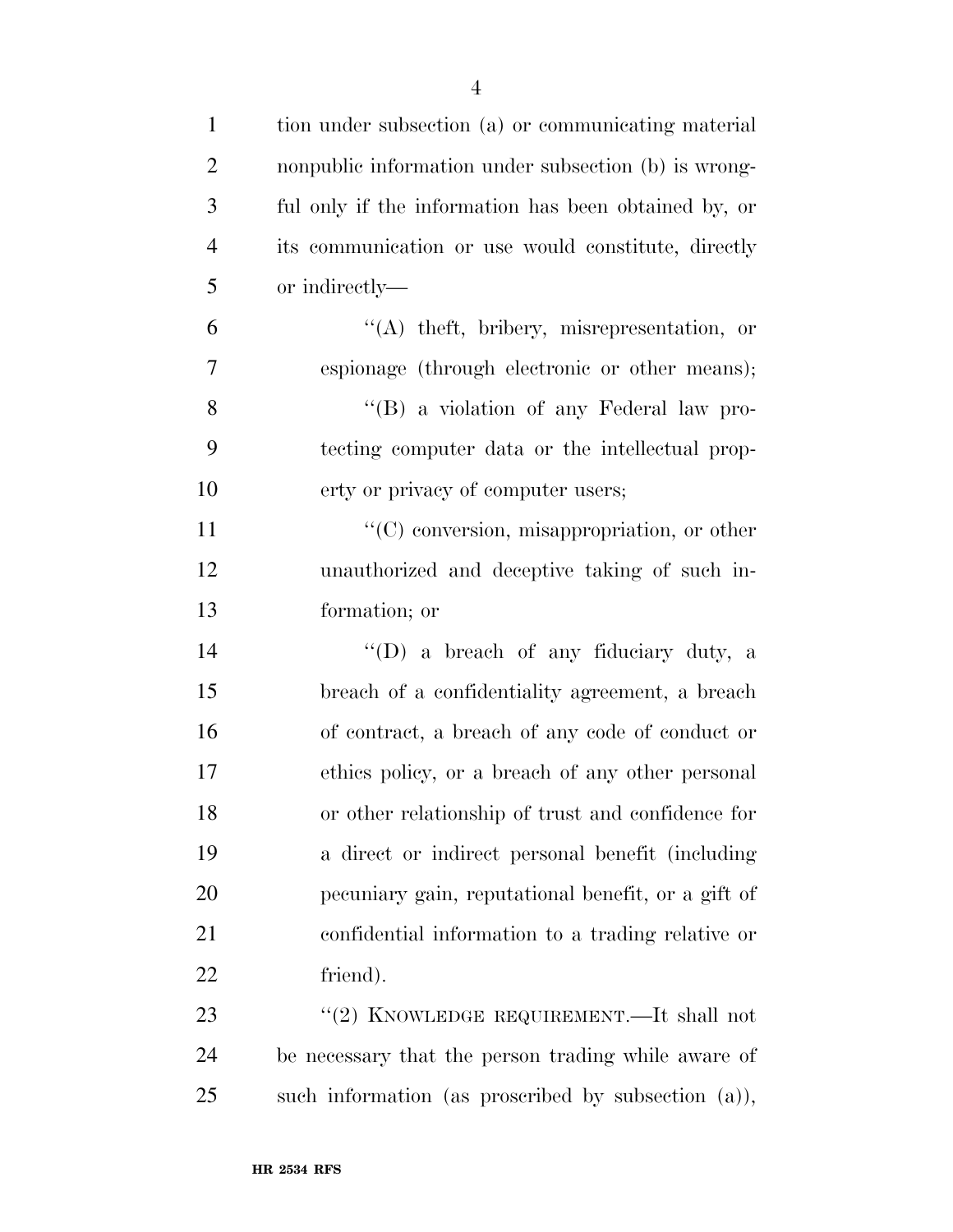or making the communication (as proscribed by sub- section (b)), knows the specific means by which the information was obtained or communicated, or whether any personal benefit was paid or promised by or to any person in the chain of communication, so long as the person trading while aware of such in- formation or making the communication, as the case may be, was aware, consciously avoided being aware, or recklessly disregarded that such information was wrongfully obtained, improperly used, or wrongfully communicated.

 ''(d) DERIVATIVE LIABILITY.—Except as provided in section 20(a), no person shall be liable under this section solely by reason of the fact that such person controls or employs a person who has violated this section, if such controlling person or employer did not participate in, or directly or indirectly induce the acts constituting a viola-tion of this section.

19 "(e) AFFIRMATIVE DEFENSES.—

20 "(1) IN GENERAL.—The Commission may, by rule or by order, exempt any person, security, or transaction, or any class of persons, securities, or transactions, from any or all of the provisions of this section, upon such terms and conditions as it con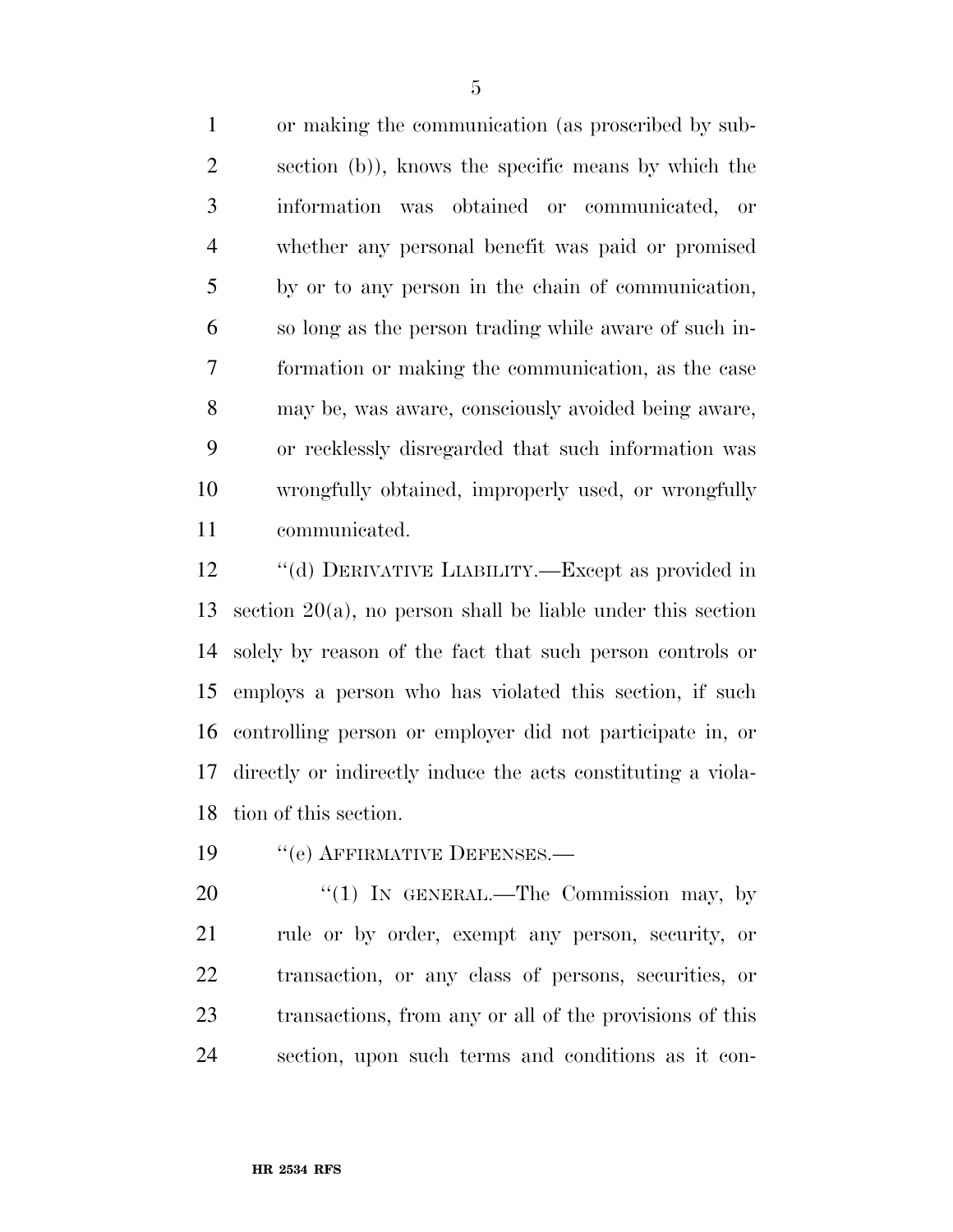siders necessary or appropriate in furtherance of the purposes of this title.

3 "(2) DIRECTED TRADING.—The prohibitions of this section shall not apply to any person who acts at the specific direction of, and solely for the ac- count of another person whose own securities trad- ing, or communications of material, nonpublic infor-mation, would be lawful under this section.

9 "(3) RULE 10b–5–1 COMPLIANT TRANS- ACTIONS.—The prohibitions of this section shall not apply to any transaction that satisfies the require- ments of Rule 10b–5–1 (17 CFR 240.10b5–1), or any successor regulation.''.

 (b) COMMISSION REVIEW OF RULE 10b–5–1.—Not later than 180 days after the date of the enactment of this Act, the Securities and Exchange Commission shall review Rule 10b–5–1 (17 CFR 240.10b5–1) and make any modifications the Securities and Exchange Commission determines necessary or appropriate because of the amendment to the Securities Exchange Act of 1934 made by this Act.

 (c) CONFORMING AMENDMENTS.—The Securities Exchange Act of 1934 (15 U.S.C. 78a et seq.) is further amended—